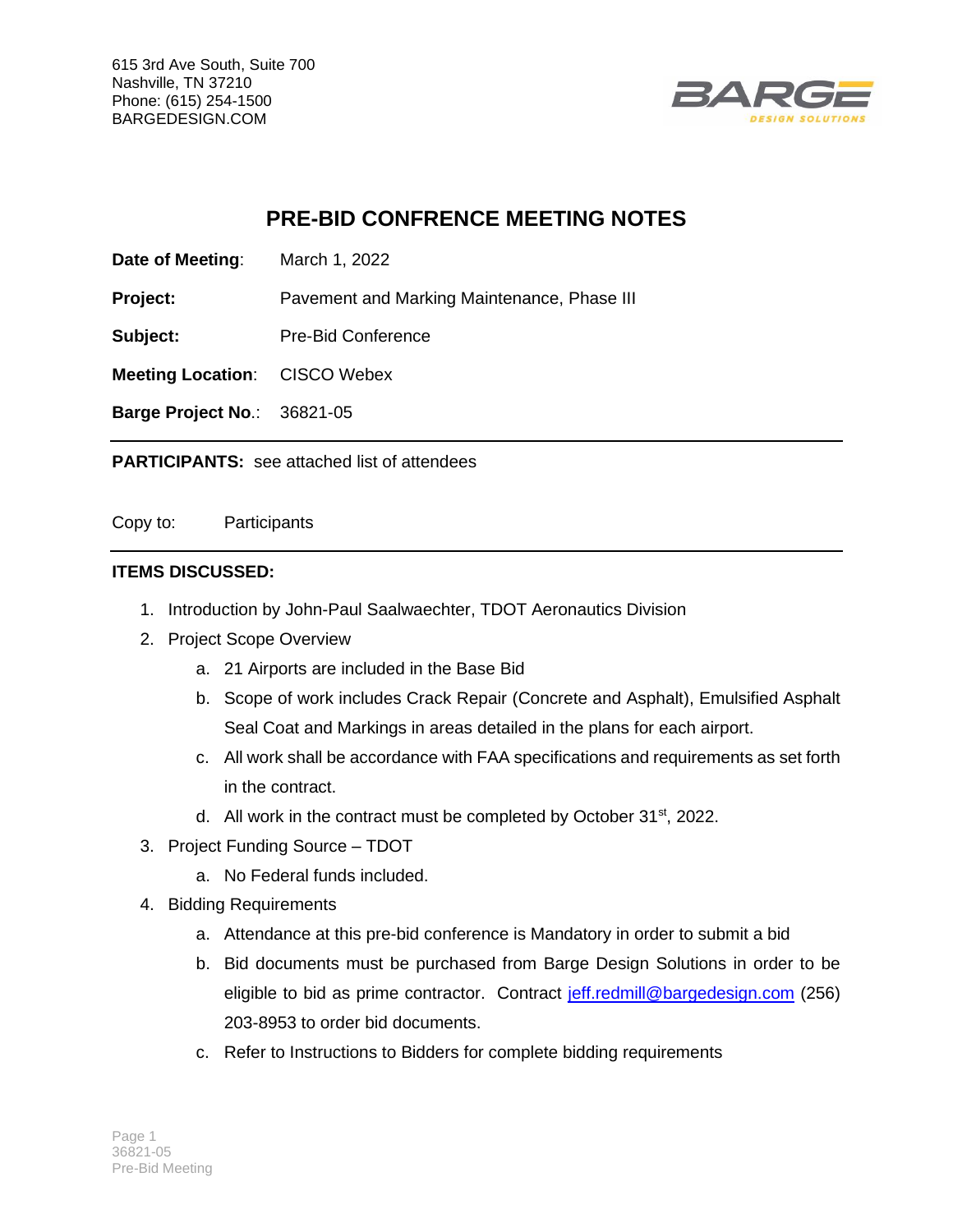



i. Bids shall be on the forms included in the Bidding Documents and submitted in an opaque sealed envelope clearly identified on the outside as follows:

STATE OF TENNESSEE TDOT AERONAUTICS DIVISION BID FOR AIRFIELD PAVEMENT AND MARKING MAINTENANCE, PHASE 3 TAD PROJECT # 99-555-1303-19 NASHVILLE, TN 37210 SUBMITTED BY: (Name of Bidder)

The BID shall be addressed to: Tennessee Department of Transportation, Aeronautics Division, ATTN: John Paul Saalwaechter, 7335 Centennial Boulevard, Nashville, TN 37209, and marked for which project the proposal pertains. Also, the Contractor's name, classification, address, and date & time of the bid opening shall be indicated on the envelope. BIDS submitted by mail shall be registered.

- ii. DO NOT Submit entire project manual. Submit only those pages beginning with the page labeled "Proposal", pages 15-29 of the PDF documents.
- *d.* Bids will be received until 1:00 PM, CDT, Tuesday, March 15, 2022. A Virtual Bid-Opening will be conducted via Cisco Webex. Contact [john.saalwaechter@tn.gov](mailto:john.saalwaechter@tn.gov) no later than 4:00 PM CDT, Monday, March 14, 2022 to obtain an invitation to this meeting. *(note: there is a discrepancy with the dates and times shown in the Instructions to Bidders. Dates and times stated in the Advertisement and above are correct)*
- e. The awarding of the contract or rejection of all proposals will be made within sixty (60) days after the bid opening. Upon award, instructions along with appropriate contract documents will be forwarded to the awarded bidder. Award will be based on the Bid Total.
- 5. Contractor General Requirements:
	- a. Each prospective bidder and subcontractor will be required to file the "Prequalification Questionnaire" form provided on the Construction Division's website. **Do this ASAP**.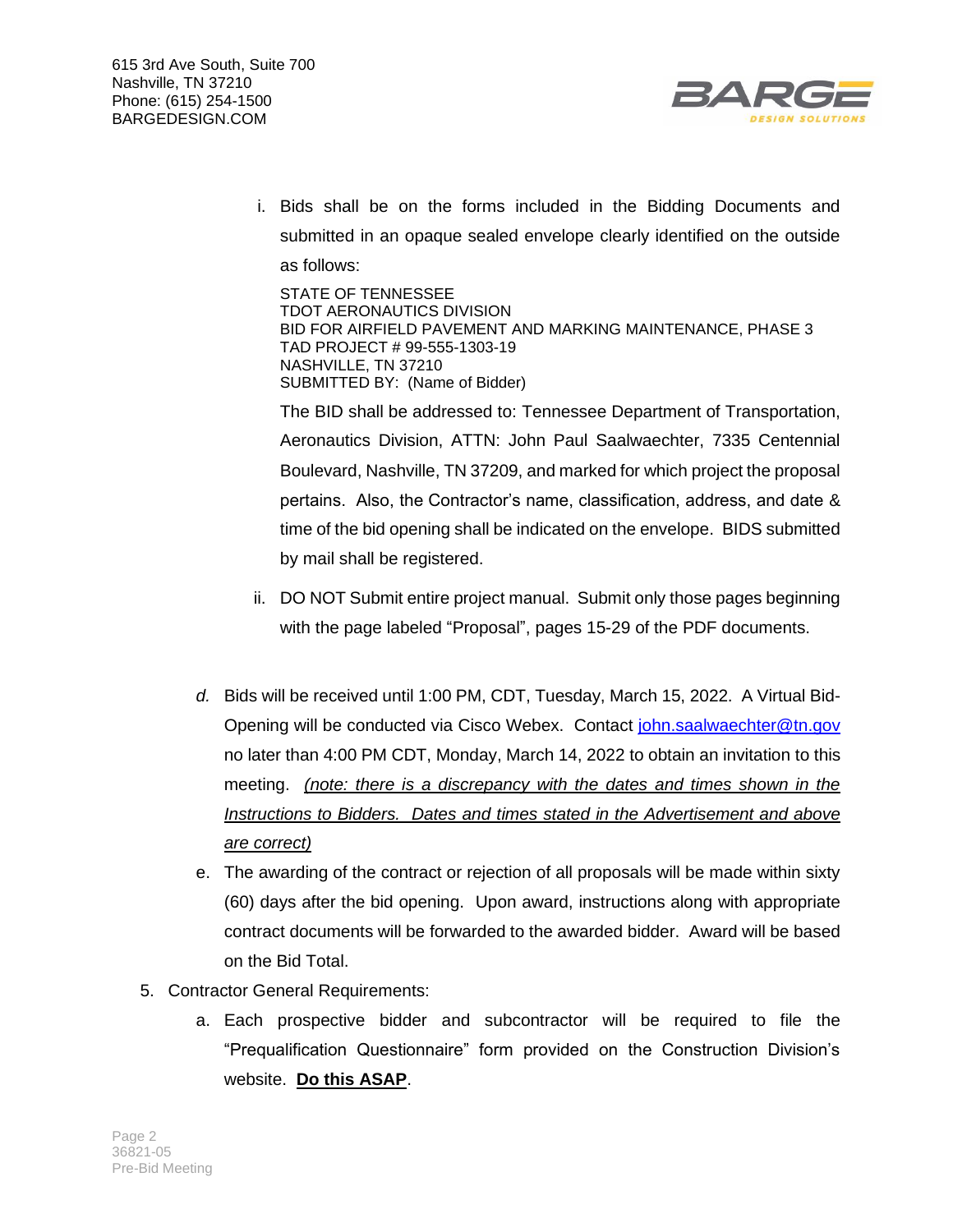

- b. The department shall require that all prime contractors, except mowing and litter removal contractors, are to be licensed with the State of Tennessee, Department of Commerce and Insurance (TDCI), Board for Licensing Contractors (BLC). Bidders not currently licensed have 21 days after opening of proposals to obtain a license.
- c. Bids will be submitted by HARD COPY in an opaque sealed envelope addressed as noted in the instructions to bidders. Bids submitted by mail shall be registered.
- d. Any addenda issued will be sent via e-mail to all plan holders and posted on the division's website. Receipt of addenda must be acknowledged on the bid form. To date there has been one addendum issued.
- e. The apparent low bidder for each project must provide a list of all subcontractors who provided a quote to perform work. The list shall be provided electronically on the TDOT form "Certification Regarding Subcontractor Bid Quotes" (Bidders List)
- f. Each bid must be accompanied by an electronic bid bond or cashier's or certified check made payable to the Department of Transportation, in an amount equaling not less than five percent (5%) of the amount of the bid.
- 6. Special Provisions
	- a. The department will review all unit prices submitted by the apparent lowest responsible bidder and will decide whether any of the unit prices are excessively above or below a reasonable cost analysis value determined by the Engineer.
	- b. The State shall endeavor to do business only with those contractors and subcontractors that are in compliance with the Federal Immigration and Nationality Act.
	- c. This project shall be completed in its entirety on or before the completion date noted. Work completed after this date shall incur Liquidated Damages of \$1,000 per calendar day. Note: there is a discrepancy on the proposal forms which incorrectly states that the liquidated damages shall be \$1,600 per day.
- 7. Questions and requests for clarification should be submitted via e-mail to [jeff.redmill@bargedesign.com](mailto:jeff.redmill@bargedesign.com) and [Jeremy.green@bargedesign.com](mailto:Jeremy.green@bargedesign.com) on or before 4:00 PM CST, Wednesday, March 9, 2022.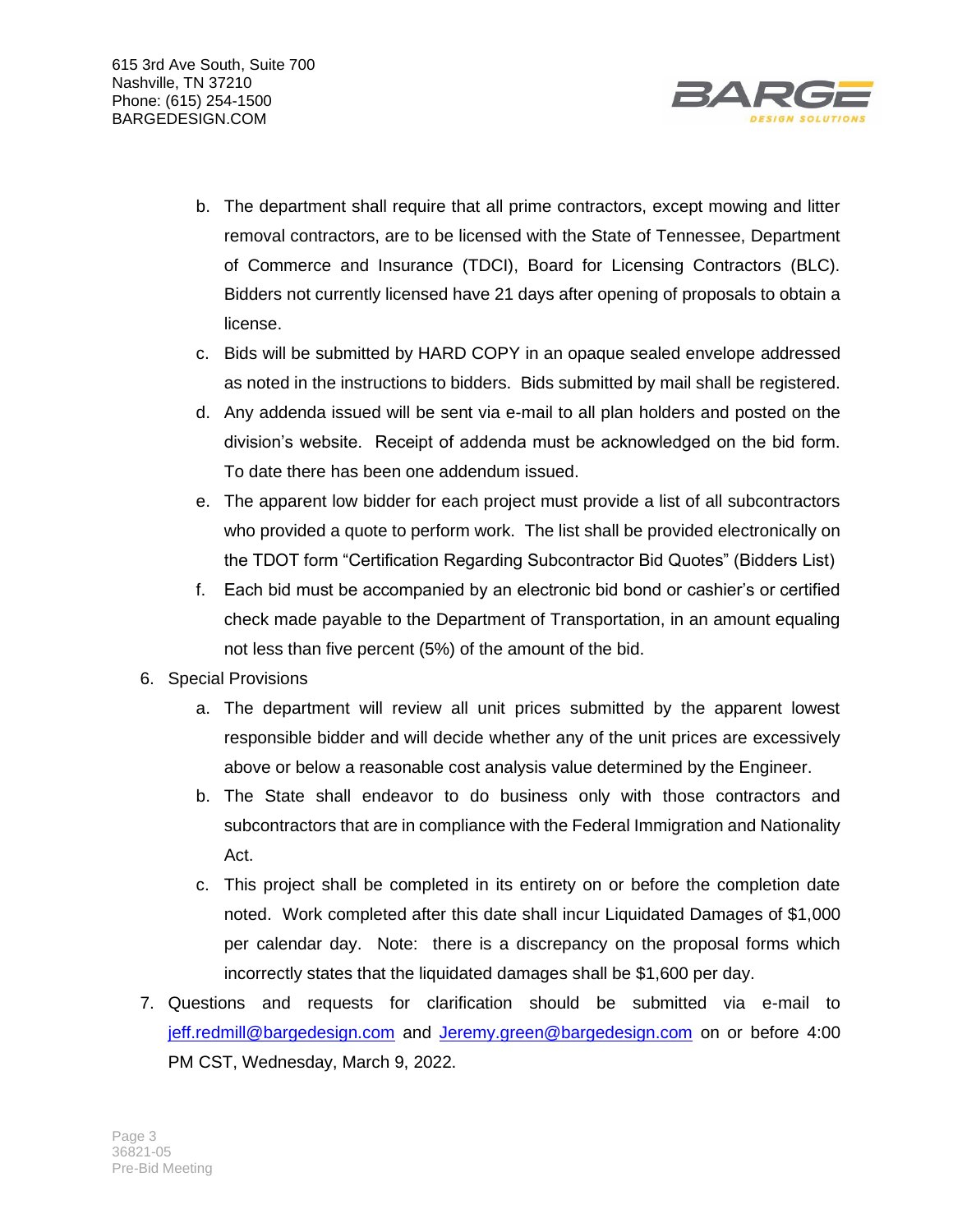615 3rd Ave South, Suite 700 Nashville, TN 37210 Phone: (615) 254-1500 BARGEDESIGN.COM



- 8. Questions and Clarifications:
	- a. Q. When do sub-contractors need to be prequalified? A. The Subcontractor must be prequalified 21 days prior to starting work.
	- b. Q. Does construction at each airport have to be completed before moving on to the next? A. No. The contractor will have flexibility within the limits defined in the contract regarding contract days and phase durations. The contractor should minimize impact to airport operations and coordinate closely with the engineer and owner. However, the contractor may work at more than one airport at a time in order to complete the total project by the deadline date. Scheduling will be discussed in more detail at the Preconstruction Conference.

These notes represent my understanding of items discussed and conclusions reached. Participants are requested to review these items and advise of necessary corrections or revisions.

Refiner **Signed: Date:** 3/4/2022

Jeff Redmill, PE, PMP